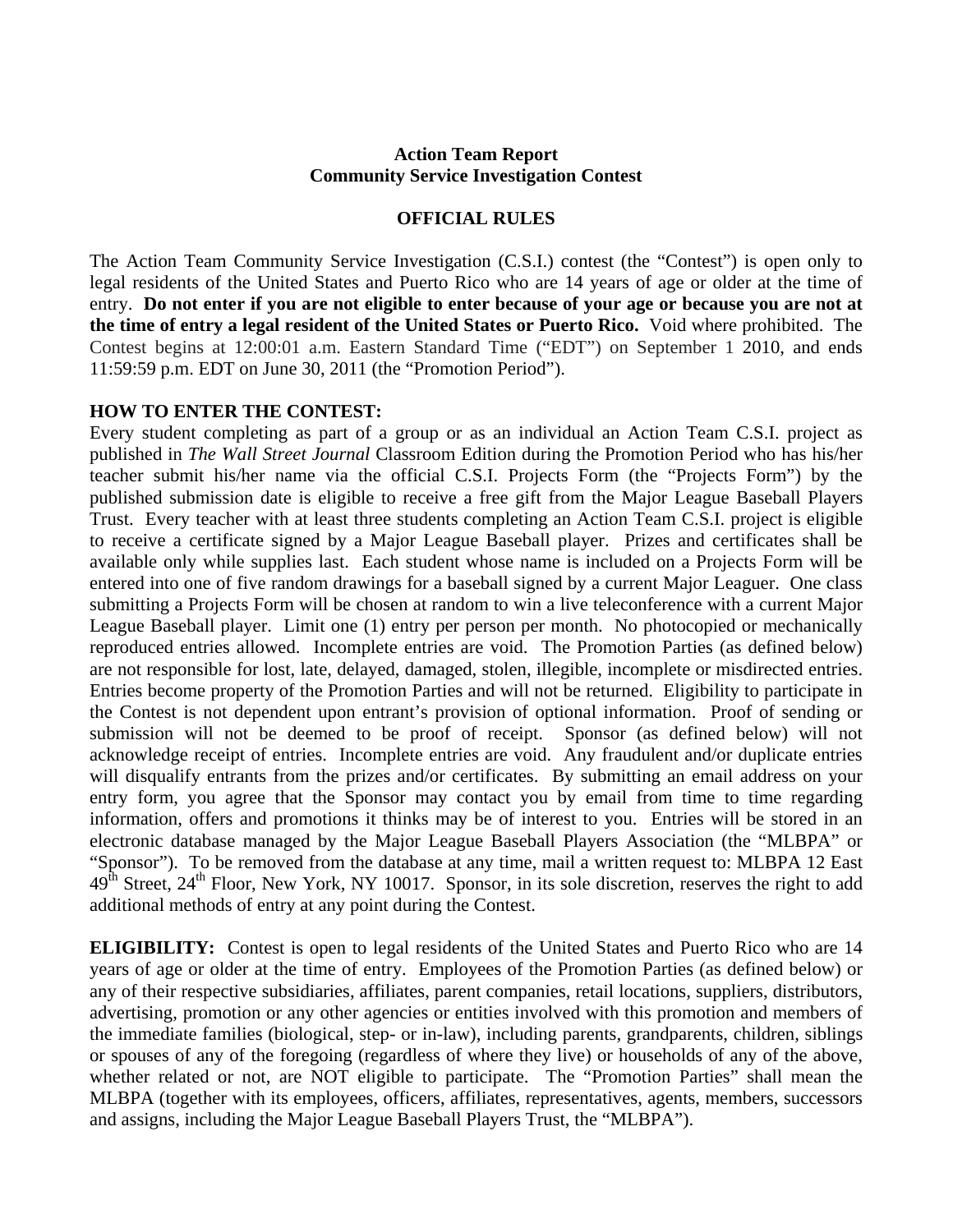**PRIZES:** One (1) free gift, to be selected by the Sponsor in its sole and complete discretion, may be awarded to those students completing an Action Team C.S.I. project which has been submitted by his/her teacher by the published submission date. Those teachers submitting three (3) or more students on any C.S.I. Projects Form may receive one (1) certificate signed by a current Major Leaguer. Each student included on a Projects Form is entered into one of five random drawings for a baseball signed by a current Major Leaguer. One class submitting a Projects Form will be chosen at random to win a live teleconference with a current Major League Baseball player. The actual value of the foregoing (each, a "Prize" and collectively, the "Prizes") may vary depending on changes in their market value. Any difference between the ARV and the actual value will not be awarded. Sponsor will provide Prizes at its sole discretion based on availability.

Entrants hereby release and hold harmless each of the Promotion Parties from any and all claims, demands, losses, promises, causes of action, and liabilities arising out of the preparation for, or participation in, this promotion or any use/misuse of the Prizes awarded hereunder. The relevant Prize consists only of those items specifically listed as part of such Prize. Prizes are nontransferable. Substitution, including cash substitution, of the Prize by the winner is not permitted. The Sponsor reserves the right to substitute the Prize (or any part thereof) with a prize of similar or greater value and/or quality. All federal, state, and local taxes, if any and other fees associated with Prize receipt and use are the sole responsibility of the winners. All federal, state, and local taxes apply. Void where restricted or prohibited by law, rule or regulation.

**DRAWING:** The potential winners for the Prizes will be selected in a random drawing from all eligible entries combined on or about December 1, 2010, for the September 2010 promotion; February 1, 2011 for the November 2010 promotion; April 1, 2011 for the January 2011 promotion and June 1, 2011 for the March 2011 promotion. The drawings will be conducted at random by Sponsor, whose decisions will be final and binding in all respects. The entrants named on the winning entries will be deemed the winner of the Prize if he or she is confirmed to have met all of the other requirements for participating in the Contest. All selected winners must comply with all terms and conditions of these Official Rules. Winning is contingent upon fulfilling all requirements.

The Prize winners will be notified directly or through their teachers via e-mail, telephone or USPS mail. If a Prize winner (i) cannot be contacted, or (ii) fails to provide all required information, in each case such event will result in forfeiture of the right to be declared a Prize winner and/or receive a Prize, and an alternate entrant will be drawn from all remaining eligible entries. A winning entry may also be announced by any other means that the Sponsor, in its sole discretion, deems appropriate. The Sponsor shall not be responsible for the winner's failure to receive the notice that his/her entry has been drawn.

All Prizes are final and nonrefundable or transferrable. Winners must accept or forfeit Prizes.

**OTHER CONDITIONS:** All federal, state and local taxes on the Prize and all other costs not specifically outlined in these rules are the responsibility of the winner. The 2010 Prize winners will be issued an IRS Form 1099 in January 2011 and the 2011 Prize winners will be issued an IRS Form 1099 in January 2012 in the amount of Prize value. The winner is advised to seek independent counsel regarding the tax implications of accepting Prize. The Prize cannot be transferred, assigned, redeemed for cash or substituted except at Sponsor's sole discretion, or as provided herein. Sponsor reserves the right to substitute a Prize of equal or greater value if an advertised Prize becomes or is unavailable for any reason.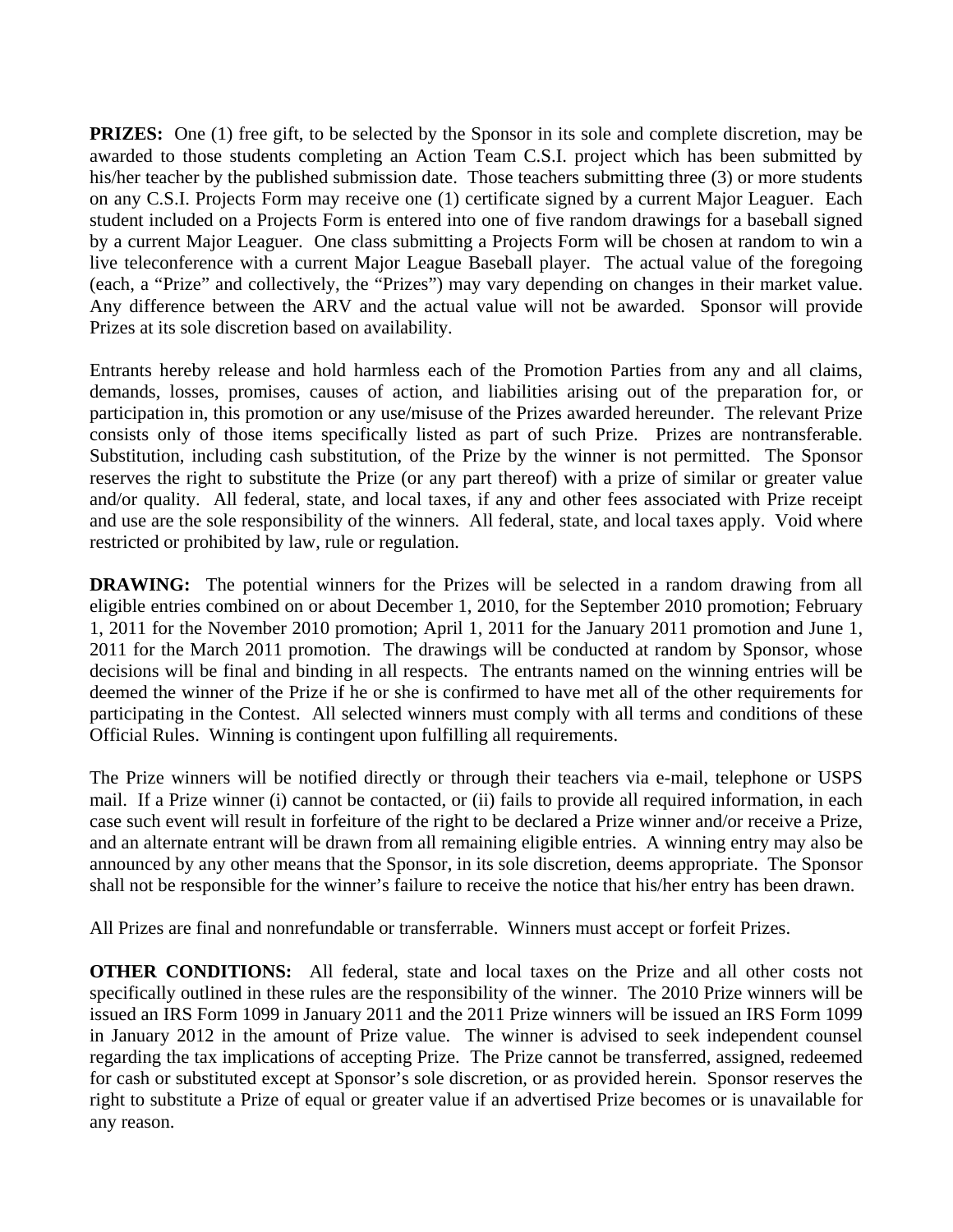By accepting a Prize, each winner (i) agrees to accept the Prize in the manner set forth by the Sponsor; and (ii) grants to the Promotion Parties and each of their respective designees the right to publicize (or utilize, as applicable) such winner's name, address (city and state of residence), biographical information, photograph, voice and/or photograph, voice and/or other likeness and Prize information, in any manner whatsoever, at the Sponsor's sole discretion, worldwide, in perpetuity, including, without limitation, for advertising and promotional purposes in any and all media now known or hereafter devised, worldwide, in perpetuity without limitation and without additional consideration or compensation, notification or permission, to the winner for any such use, except where prohibited by law.

Further, by participating in the Contest, each entrant represents that he/she has read and complied with the Official Rules and agrees to release the Promotion Parties and each of their respective parent companies, affiliates, subsidiaries, media partners, advertising, promotion, and other coordinating agencies involved in this promotion, and each of their respective officers, directors, members, and employees from any and all liability and will be held harmless by winner and his/her heirs and executors for any injuries, damages, or claims of any kind sustained in connection with participation in this Contest or the use, acceptance, possession or awarding of any Prize, or while preparing for, participating in, and/or traveling to or in connection with any Prize-related activity.

The Promotion Parties are not responsible for (i) technical, hardware, software, telephone or other communications malfunctions, errors or failures of any kind; (ii) unauthorized human intervention; (iii) traffic congestion; (iv) incomplete or inaccurate capture of entry information (regardless of cause); or (v) failed, incomplete, garbled, jumbled or delayed entries that may limit one's ability to enter the Contest. The Promotion Parties do not assume any responsibility for any disruption in the Contest caused by schedule changes (including event cancellations), labor strikes, or any other act, circumstance or other unforeseen event outside of the control of the Promotion Parties. Sponsor reserves the right to cancel or modify the Contest, to withdraw the promotion offer, cancel any method of entry, to void any entries submitted fraudulently if fraud, technical failures or any other factor beyond Sponsor's reasonable control impairs the integrity of the Promotion, as determined by Sponsor in its sole discretion. In such event, Sponsor reserves the right to award the Prizes at random from among the eligible entries received up to the time of the impairment. ANY ATTEMPT BY ANY PERSON TO DELIBERATELY DAMAGE OR UNDERMINE THE LEGITIMATE OPERATION OF THE CONTEST IS IN VIOLATION OF CRIMINAL AND/OR CIVIL LAWS. SHOULD SUCH AN ATTEMPT BE MADE, THE PROMOTION PARTIES RESERVE THE RIGHT TO SEEK REMEDIES AND DAMAGES FROM ANY SUCH PERSON TO THE FULLEST EXTENT PERMITTED BY LAW, INCLUDING CRIMINAL PROSECUTION. Sponsor's failure to enforce any term of these Official Rules shall not constitute a waiver of that provision. In the event there is a discrepancy or inconsistency between disclosures and other statements contained in any Contest materials and the terms and conditions of these Official Rules, these Official Rules shall prevail, govern and control.

**FORCE MAJEURE/APPROVAL AND UNFORESEEN OCCURRENCES:** If, for any reason, the Contest cannot be conducted as planned by reason of lost mail, computer failure, tampering, unauthorized intervention, fraud, errors or any other causes beyond the control of the Promotion Parties that, in the sole opinion of the Promotion Parties, compromise, corrupt or affect the administration, security, fairness, integrity or proper conduct of this Contest, or if fire, flood, explosion, war, embargo, government requirement, fraudulent, criminal or grossly negligent acts, security breaches, civil or military authority, terrorism, acts of God, acts or omissions of carriers, or